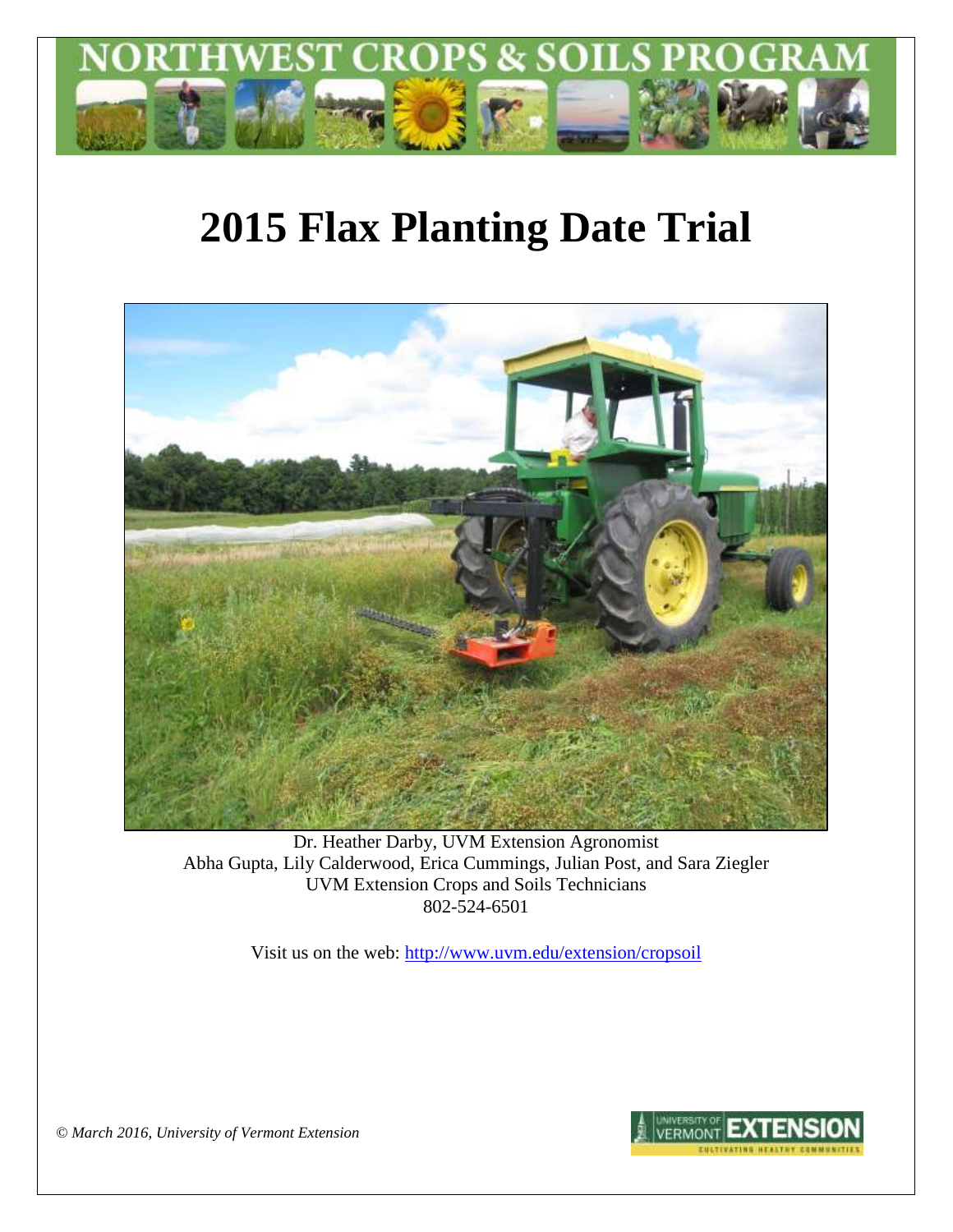#### **2015 FLAX PLANTING DATE TRIAL**

Dr. Heather Darby, University of Vermont Extension heather.darby[at]uvm.edu

#### **INTRODUCTION**

Early seeding of flax generally produces the best yields and quality. Moderate temperatures and sufficient soil moisture during flowering and seed development are important for high yield and quality, and these conditions are more likely to occur with early seeding. There is little risk of frost damage with flax. Newly emerged flax can withstand temperatures down to  $27^{\circ}$  F, while plants past the two leaf stage can withstand temperatures as low as  $18^{\circ}$  F. Flax has small leaves and is relatively short, which naturally makes it less competitive against weeds. Early planted flax will establish before the majority of summer weed species. This could potentially help reduce weed competition. This trial was initiated to determine optimum flax planting dates to maximize yields in the Northeast.

### **MATERIALS AND METHODS**

One variety of flax, Rahab 94, was planted on four planting dates every week from 19-Apr to 11-May. This trial was conducted at Borderview Research Farm in Alburgh, VT. The experimental design was a randomized complete block with four replications. Main plots were the weekly planting dates from 19-Apr to 11-May. Plot size was 5' x 20'. General plot management is listed in Table 1. The previous crop was barley. The field was disked and spike tooth harrowed prior to planting. Plots were seeded at a seeding rate of 800 live seeds per square meter.

Populations were determined on 28-May by counting plants in two one-foot sections and vigor was measured. Vigor was measured by doing a visual assessment of each plot and using a 1=low through 5=high scale. Weed cover was determined on 10-Jun as a percent of total plant cover using the web based IMAGING crop response analyzer. Digital images were taken with a compact digital camera, Canon PowerShot G12 (Melville, NY) (10.4 Megapixels). One picture covering approximately  $1/2$  m<sup>2</sup> was taken in each plot before weeding and one picture was taken after weeding. Digital images were analyzed with the automated imaging software, which was programmed in MATLAB (MathWorks, Inc., Natick, MA) and later converted into a free web-based software (www.imaging-crop.dk). The outcome of the analysis is a leaf cover index, which is the proportion of pixels in the images determined to be green. Total plant cover  $(1<sup>st</sup> picture) - flux$ cover (second picture)/ total plant cover = weed cover  $(\%)$ . Plant heights were measured on 6-Aug.

Flax plots were harvested with an Almaco SPC50 small plot combine on 10-Aug and 23-Aug 2015 and swathed a few days prior to harvest. The harvest area was 5' x 20'. Seed was cleaned with a small Clipper M2B cleaner (A.T. Ferrell, Bluffton, IN). Oil from a known volume of each seed sample was extruded on 2-Jan with a Kern Kraft Oil Press KK40 (at 120°F and 40 RPM), and the oil quantity was measured to calculate oil content. A subsample of flax meal from each plot was sent to Cumberland Valley Analytics in Hagerstown, MD for wet chemistry analysis of crude protein (as a percentage of dry matter content) and fat (as a percentage of dry matter content, calculated with ether extraction). The oil was also analyzed with an FOSS NIRS (Near Infrared Reflectance Spectroscopy) DS2500 Feed and Forage analyzer (Eden Prairie, MN) at the University of Vermont Cereal Testing Lab (Burlington, VT). Results were analyzed with an analysis of variance in SAS (Cary, NC). The Least Significant Difference (LSD) procedure was used to separate cultivar means when the F-test was significant  $(p<0.10)$ .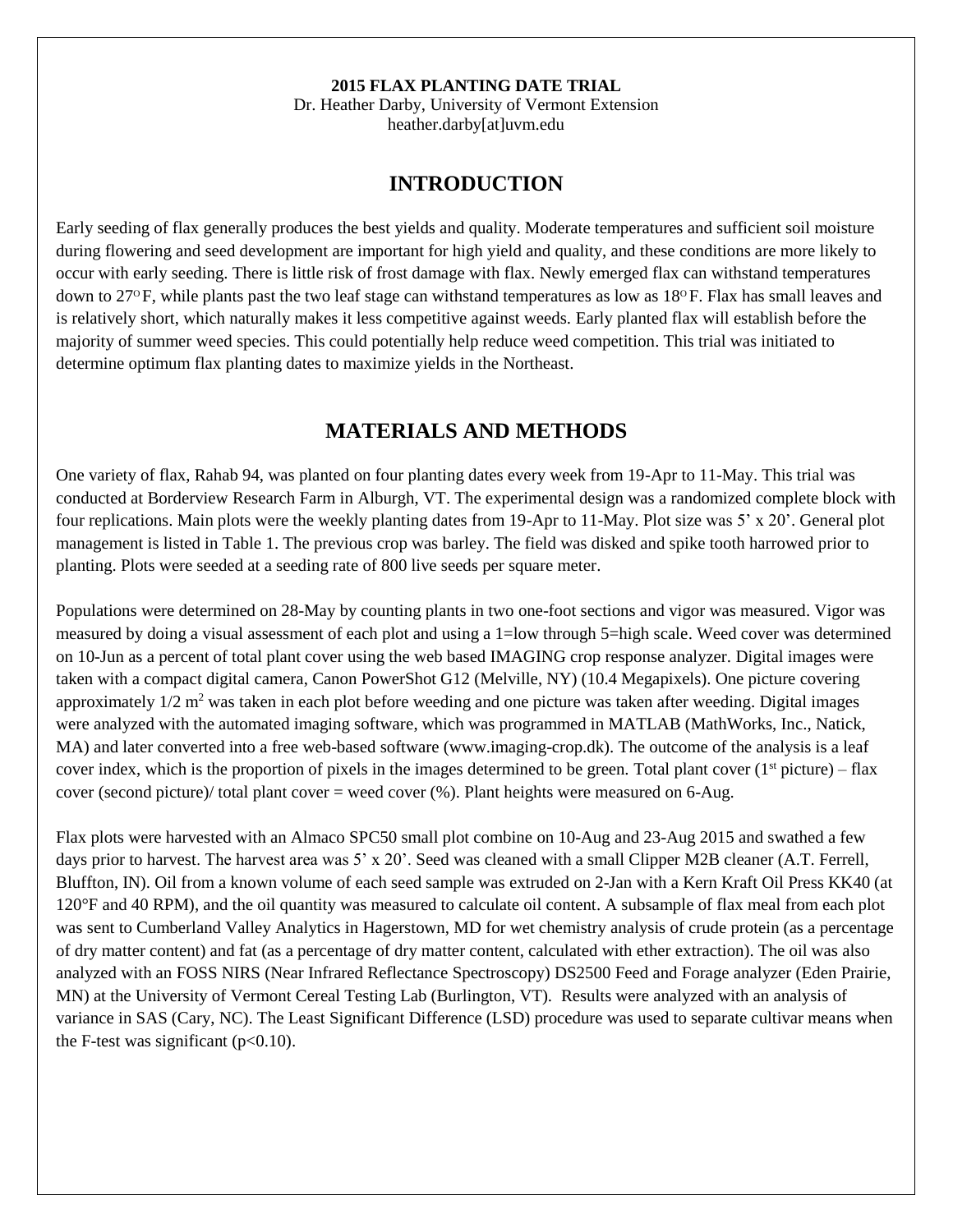|                          | <b>Borderview Research Farm</b> |  |  |
|--------------------------|---------------------------------|--|--|
| <b>Trial Information</b> | Alburgh, VT                     |  |  |
|                          | Benson rocky silt loam          |  |  |
| Soil Type                | $8-15\%$ slope                  |  |  |
| Previous crop            | Barley                          |  |  |
| Varieties                | Rahab 94                        |  |  |
| Planting dates           | 19-Apr, 28-Apr, 4-May, 11-May   |  |  |
| Harvest date             | 10-Aug and 23-Aug               |  |  |
| Seeding rate             | 800 live seeds $m2$             |  |  |
| Tillage methods          | Disk and spike tooth harrow     |  |  |

**Table 1. General plot management, 2015.**

Variations in yield and quality can occur because of variations in genetics, soil, weather and other growing conditions. Statistical analysis makes it possible to determine whether a difference among varieties is real, or whether it might have occurred due to other variations in the field. At the bottom of each table, a LSD value is presented for each variable (i.e. yield). Least Significant differences (LSD's) at the 10% level of probability are shown. Where the difference between two treatments within a column is equal to or greater than the LSD value at the bottom of the column, you can be sure in 9 out of 10 chances that there is a real difference between the two varieties. Treatments that were not significantly lower in performance than the highest value in a particular column are indicated with an asterisk. In the example below, A is significantly different from C but not from B. The difference between A and B is equal to 1.5, which is less than the LSD value of 2.0. This means that these varieties did not differ in yield. The difference between A and C is equal to 3.0, which is greater than the LSD value of 2.0. This means that the yields of these varieties were significantly different from one another. The asterisk indicates that B was not significantly lower than the top yielding variety.

| <b>Variety</b> | Yield  |
|----------------|--------|
| A              | 6.0    |
| B              | $7.5*$ |
| €              | $9.0*$ |
| LSD            | 2.0    |

## **RESULTS AND DISCUSSION**

Seasonal precipitation and temperature recorded at a weather station in Alburgh, VT are shown in Table 2. From April to September, there was an accumulation of 4582 Growing Degree Days (GDDs) in Alburgh which is 101 GDDs more than the 30-year average. Flax needs 1603 GDDs to reach maturity.

**Table 2. Seasonal weather data collected in Alburgh, VT, 2015.**

| Alburgh, VT                                                                               | April   | <b>May</b> | June   | July    | <b>August</b> |
|-------------------------------------------------------------------------------------------|---------|------------|--------|---------|---------------|
| Average temperature $({}^{\circ}F)$                                                       | 43.4    | 61.9       | 63.1   | 70.0    | 69.7          |
| Departure from normal                                                                     | $-1.4$  | 5.5        | $-2.7$ | $-0.6$  | 0.9           |
|                                                                                           |         |            |        |         |               |
| Precipitation (inches)                                                                    | 0.09    | 1.94       | 6.42   | 1.45    | 0.00          |
| Departure from normal                                                                     | $-2.73$ | $-1.51$    | 2.73   | $-2.70$ | $-3.91$       |
|                                                                                           |         |            |        |         |               |
| Growing Degree Days (base 32°F)                                                           | 352     | 930        | 938    | 1188    | 1184          |
| Departure from normal                                                                     | $-32$   | 174        | $-76$  | $-10$   | 45            |
| Based on weather data from a Davis Instruments Vantage Pro2 with WeatherLink data logger. |         |            |        |         |               |

Historical averages are for 30 years of NOAA data (1981-2010) from Burlington, VT.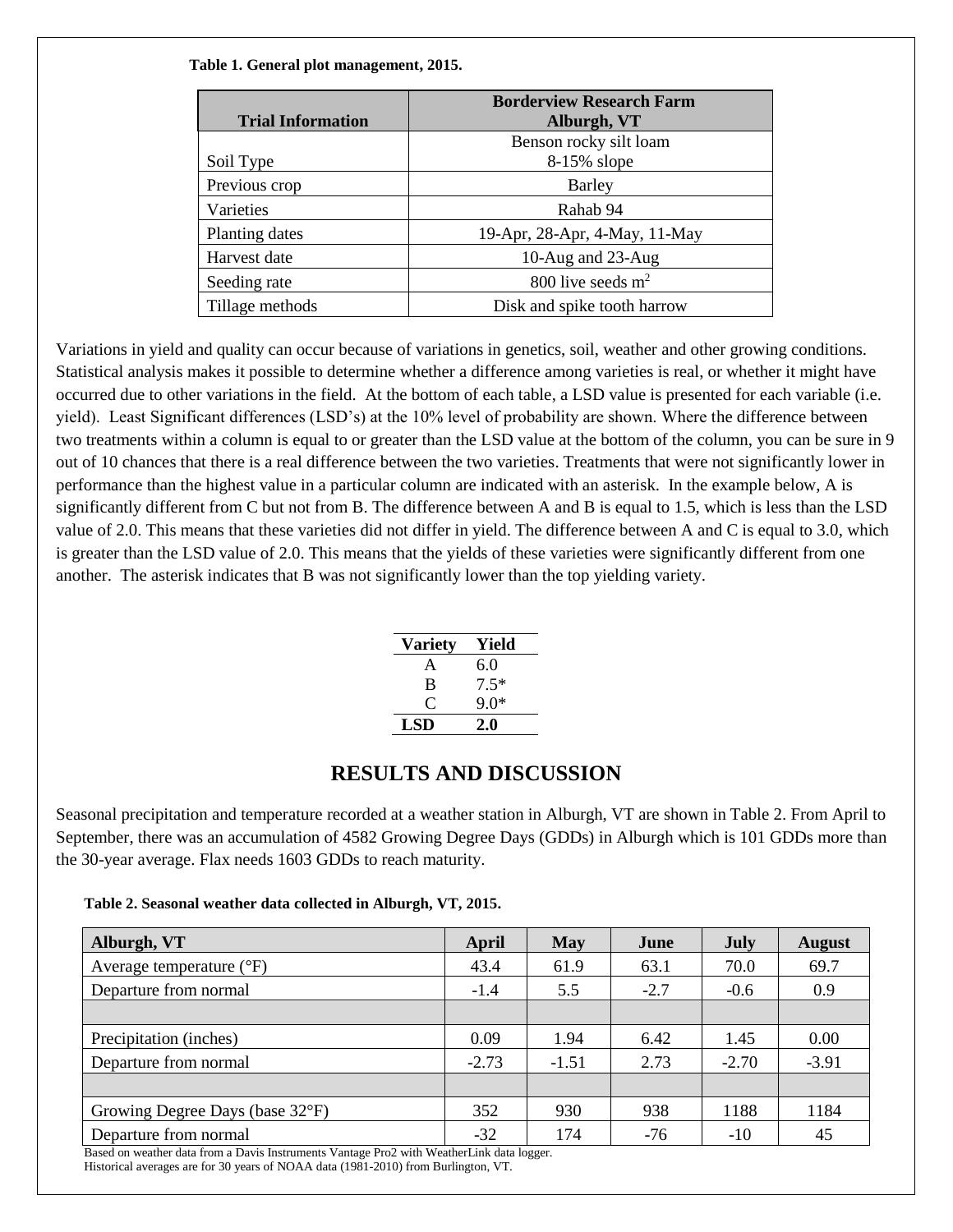

**Figure 1. Flax seedlings recently emerged, Alburgh, VT, 2015.** 

Flax plot characteristics and harvest yields are presented by planting date in Table 3. Weeds covered on average 27% of the plots. There was no significant difference in weed pressure as a result of earlier planting dates. It should be noted that all plots were hand weeded once prior to flowering. All varieties fell within the range of average flax heights (12-36 inches). Vigor was significantly higher for the first three planting dates. There were no differences in plant populations between the planting dates. On average, the germination rate was approximately 85%. This indicates that early planting dates had equivalent germination rates as compared to later planting dates.

Yield was significantly higher for the 19-Apr and 28-Apr planting dates (Table 3 and Figure 2). It is important to note that flax yields were far lower than expected. Harvesting flax can be difficult since the seed is very light and easily lost through the back of the combine. Swathing, to allow proper dry down before harvest and minimizing weeds, can help to combine more effectively. The flax was swathed but there was inadequate time to dry the crop prior to combining. An impending rain event led to a less than ideal harvest that led to seed losses. Regardless, the April planting dates led to higher yields and oil quality

| <b>Planting date</b> | Height | <b>Flax population</b> | <b>Vigor</b> | <b>Weed cover</b> | <b>Yield</b>                  |
|----------------------|--------|------------------------|--------------|-------------------|-------------------------------|
|                      |        |                        | $1$ low-     |                   |                               |
|                      | inches | plants $m2$            | 5 high       | $\frac{0}{0}$     | $\text{lbs}$ ac <sup>-1</sup> |
| 19-Apr               | 27.0   | 694                    | $3.3*$       | 21                | 649*                          |
| 28-Apr               | 27.4   | 603                    | $3.5*$       | 30                | 553*                          |
| 4-May                | 29.2   | 718                    | $3.0*$       | 22                | 356                           |
| 11-May               | 26.5   | 660                    | 2.1          | 34                | 358                           |
| <b>Trial Mean</b>    | 27.5   | 669                    | 3.0          | 27                | 479                           |
| LSD(p<0.10)          | NS     | <b>NS</b>              | 0.8          | <b>NS</b>         | 126                           |

#### **Table 3. Plot characteristics and harvest yield of flax planted on four planting dates.**

\*Varieties with an asterisk are not significantly different than the top performer in **bold**.

NS – No significant difference amongst varieties.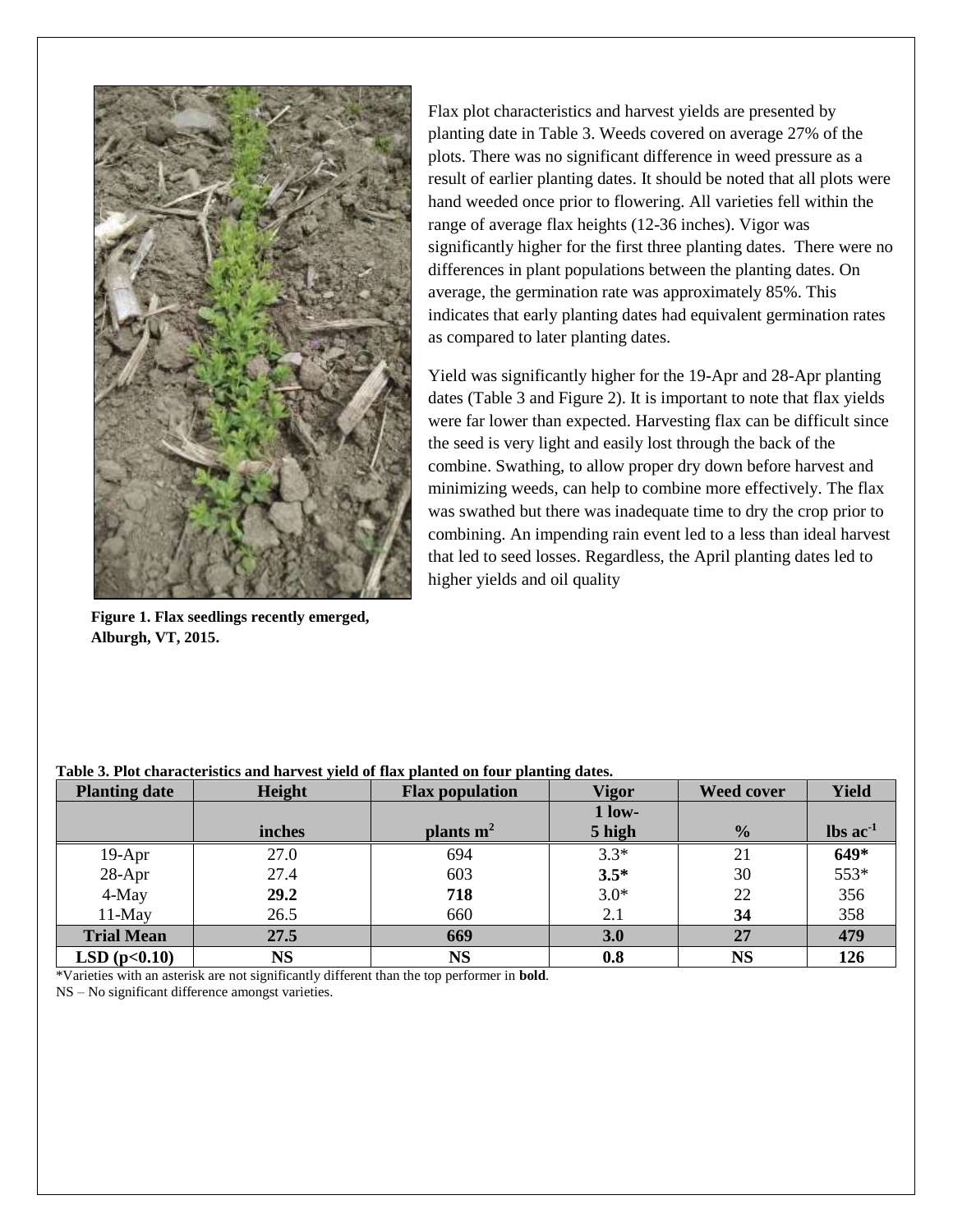

**Figure 2. Flax yield by planting date, Alburgh, VT, 2015. Yields with an asterisk\* did not perform significantly lower than the top performer.** 

Characteristics of oil extruded from flax grown on each planting date are listed in Table 4. Free fatty acids and insoluble impurities were not impacted by planting date. Free fatty acids form when oil breaks down, and represents a measure of the potential for oil to go rancid and develop an odor. Insoluble impurities are a measure of sediment. The iodine value reflects the degree of unsaturation of an oil. The higher the number, the more unsaturated the oil is (the more double bonds). Earlier planting dates had higher iodine values when compared to the May planting dates. The percent oil content was significantly higher for the 19-Apr and 28-Apr planting dates.

| <b>Planting date</b> | Oil           | <b>Free fatty acids</b> | <b>Insoluble impurities</b> | <b>Iodine value</b> |
|----------------------|---------------|-------------------------|-----------------------------|---------------------|
|                      | $\frac{0}{0}$ | $\frac{0}{0}$           | $\frac{0}{0}$               | $\frac{0}{0}$       |
| $19-Apr$             | $35.1*$       | 8.1                     | 1.7                         | $160*$              |
| $28-Apr$             | $35.8*$       | 7.6                     | 1.8                         | $161*$              |
| 4-May                | 31.6          | 9.1                     | 1.6                         | 154                 |
| $11$ -May            | 29.7          | 8.9                     | 1.6                         | 155                 |
| <b>Trial mean</b>    | 33.0          | 8.4                     | 1.7                         | 158                 |
| LSD(p<0.1)           | 0.03          | <b>NS</b>               | <b>NS</b>                   | 4.1                 |

**Table 4. Flax oil characteristics from four planting dates grown in Alburgh, VT, 2015.**

\*Varieties with an asterisk are not significantly different than the top performer in **bold**.

NS – No significant difference amongst varieties.